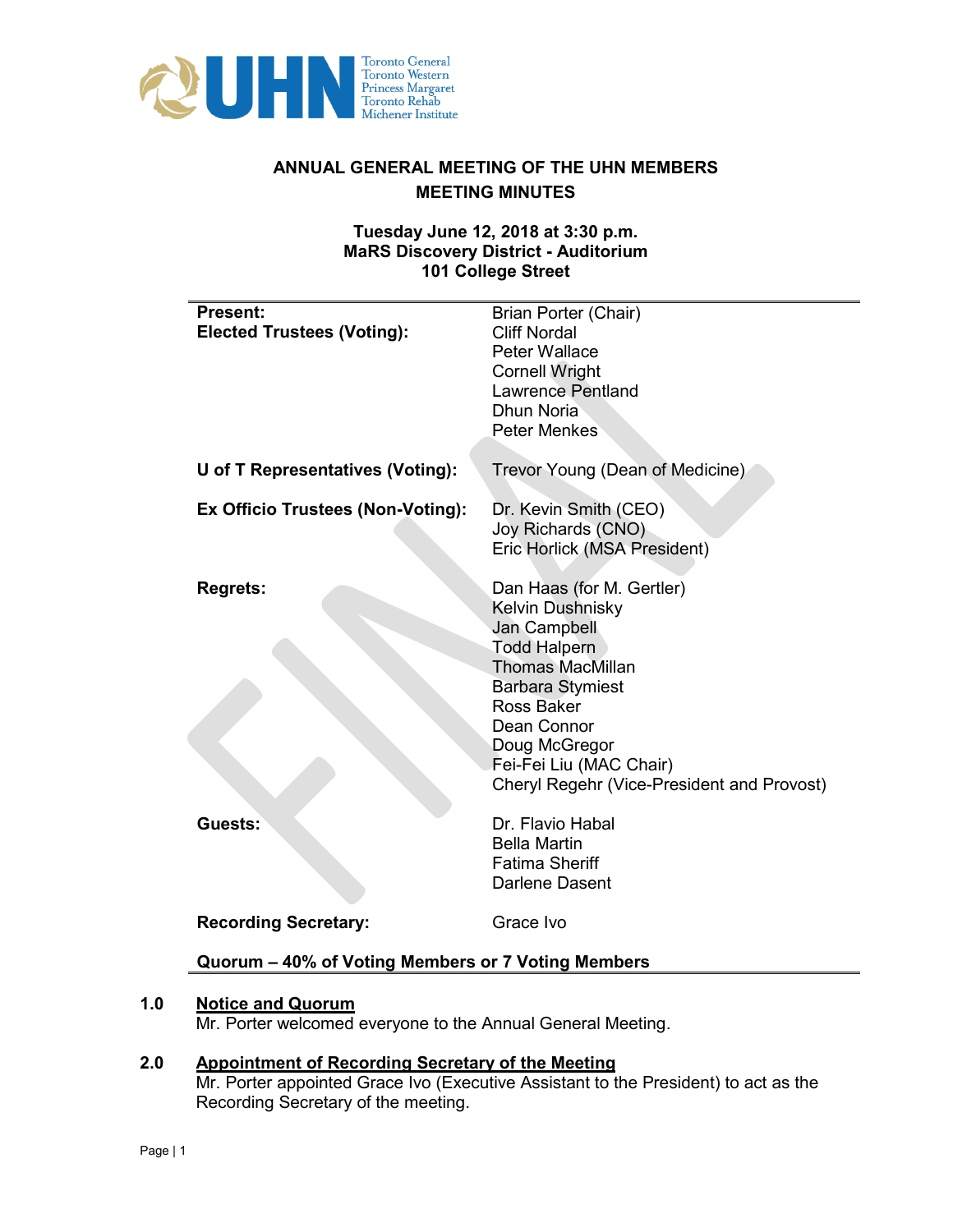

# **3.0 Approval of Agenda**

Mr. Porter referred to the Agenda that had been circulated with the Notice of Meeting and asked if there were any comments or additions to such Agenda. Receiving none, he proceeded with the meeting.

#### **4.0 Minutes of Previous Meeting – June 14, 2017**

Mr. Porter reported that the minutes of the June 14, 2017 Annual General Meeting of Members had been circulated to Members and were available to any interested party upon request.

#### *BOARD MOTION*

*Upon motion made by Mr. Cliff Nordal, seconded by Dr. Dhun Noria, and carried, the minutes of the Annual General Meeting of Members held on June 14, 2017 were approved by the Members.*

#### **5.0 Receipt of Financial Statements and Appointment of Auditors**

Mr. Porter reported that the 2017/18 Audited Financial Statements had been previously approved by the Board of Trustees and were pre-circulated to the Members and available to any interested parties upon request. The financial statements included a report from the Hospital's Auditors. It was noted that the March 31, 2018 Audited Financial Statements were now received by the Members.

The Finance & Audit Committee recommended the appointment of Ernst & Young as UHN's auditors.

# *BOARD MOTION*

*Upon motion made by Mr. Cornell Wright, seconded by Mr. Peter Wallace, and carried, Ernst & Young were appointed as auditors of the Hospital for the fiscal period April 1, 2019 – March 31, 2020.*

### **6.0 Appointment/Election of Trustees**

Mr. Porter reported that according to the bylaws, the term of office for every Trustee is one year. As such, it is necessary to appoint all Trustees on an annual basis.

The Governance & Nominating Committee have recommended the following slate of nominees to the Board of Trustees:

a) Two Voting Trustees appointed by the Governing Council of the University of Toronto.

The University of Toronto has advised that the following will represent the University on the UHN Board.

- Dr. Cheryl Regehr (Vice-President and Provost)
- Dr. Trevor Young (Dean of Medicine)
- b) Four Non-Voting ex officio Trustees: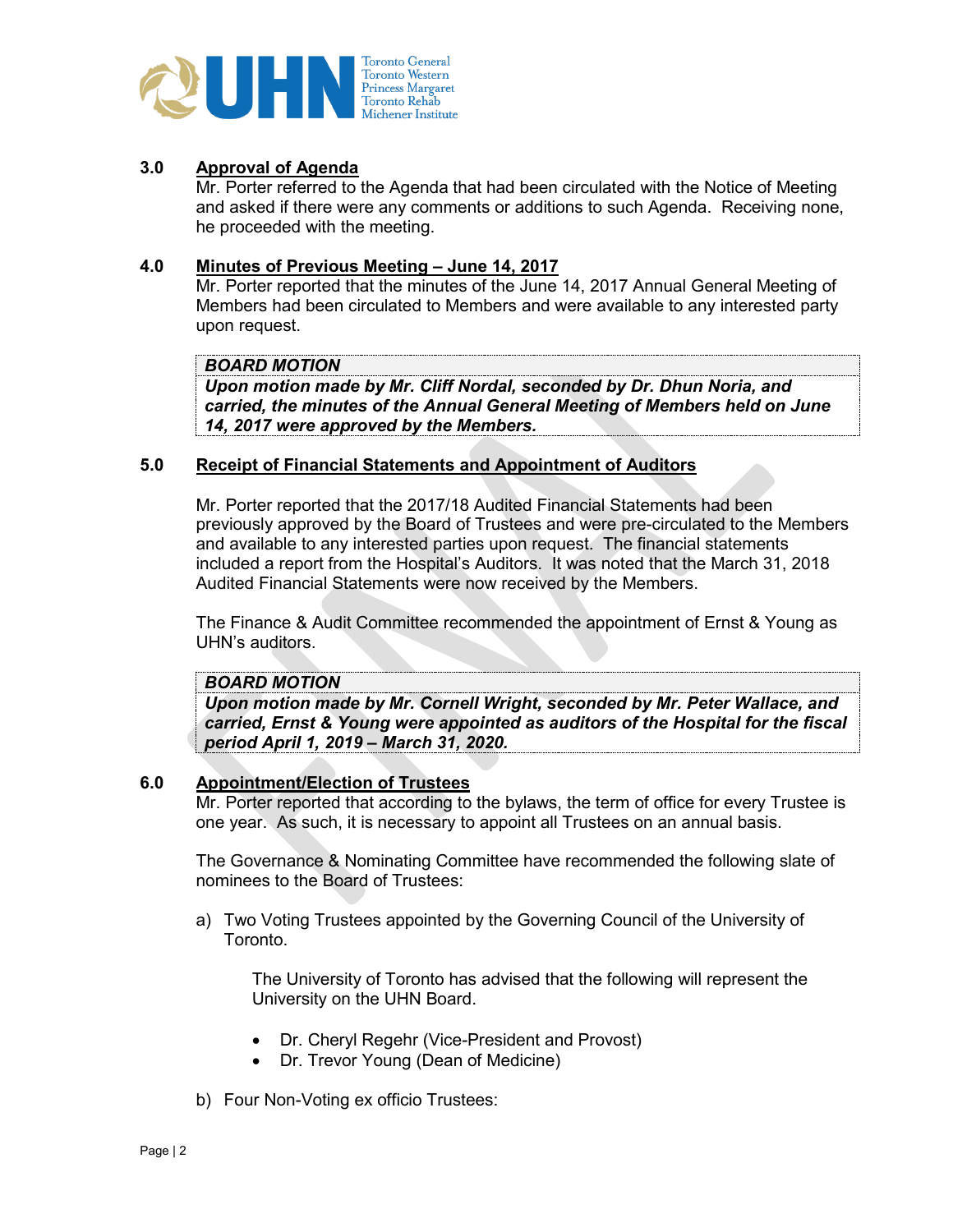

- President & CEO Dr. Kevin Smith
- Chair of the Medical Advisory Committee Dr. Fei-Fei Liu
- V.P. Patient Experience and Chief, Health Professions Dr. Joy Richards
- President of the Medical Staff Association Dr. Eric Horlick
- c) UHN Bylaws call for the annual election by the Members of up to 15 Voting Trustees for a one-year term. The slate of nominees recommended for election by the Governance & Nominating Committee is as follows:
	- Brian Porter (Chair)
	- Ross Baker
	- Dean Connor
	- Kelvin Dushnisky
	- Todd Halpern
	- Doug McGregor
	- **Cliff Nordal**
	- Peter Menkes
	- Lawrence Pentland
	- Barbara Stymiest
	- Peter Wallace
	- Cornell Wright
	- **Stu Kedwell**
	- Shirlee Sharkey
	- Janet Rossant

### *BOARD MOTION*

*Upon motion made by Dr. Trevor Young, seconded by Mr. Peter Wallace, and carried, the above slate of nominees was unanimously elected/appointed by the Members for a one year term.*

Mr. Porter expressed his gratitude to all members of the Board for their continued dedication to University Health Network.

### **7.0 Bylaw Amendments**

The Governance & Nominating Committee has recommended the amendment of s. 2.01 in UHN's Administrative Bylaws as follows:

- $(i)$  Delete s. 2.01(d), which effectively reduces the number of U of T appointees from 3 to 2, by eliminating the U of T President's ex officio position from the Board; and
- (ii) Amend s. 2.01(c) by deleting "and Vice President", which effectively reduces the number of Medical Staff Association appointees from 2 to 1, by eliminating the Vice President of the MSA position from the Board.

# *BOARD MOTION*

*Upon motion made by Mr. Cliff Nordal, seconded by Mr. Lawrence Pentland, and carried, the amendments to the Administrative By-Laws of UHN, as noted,*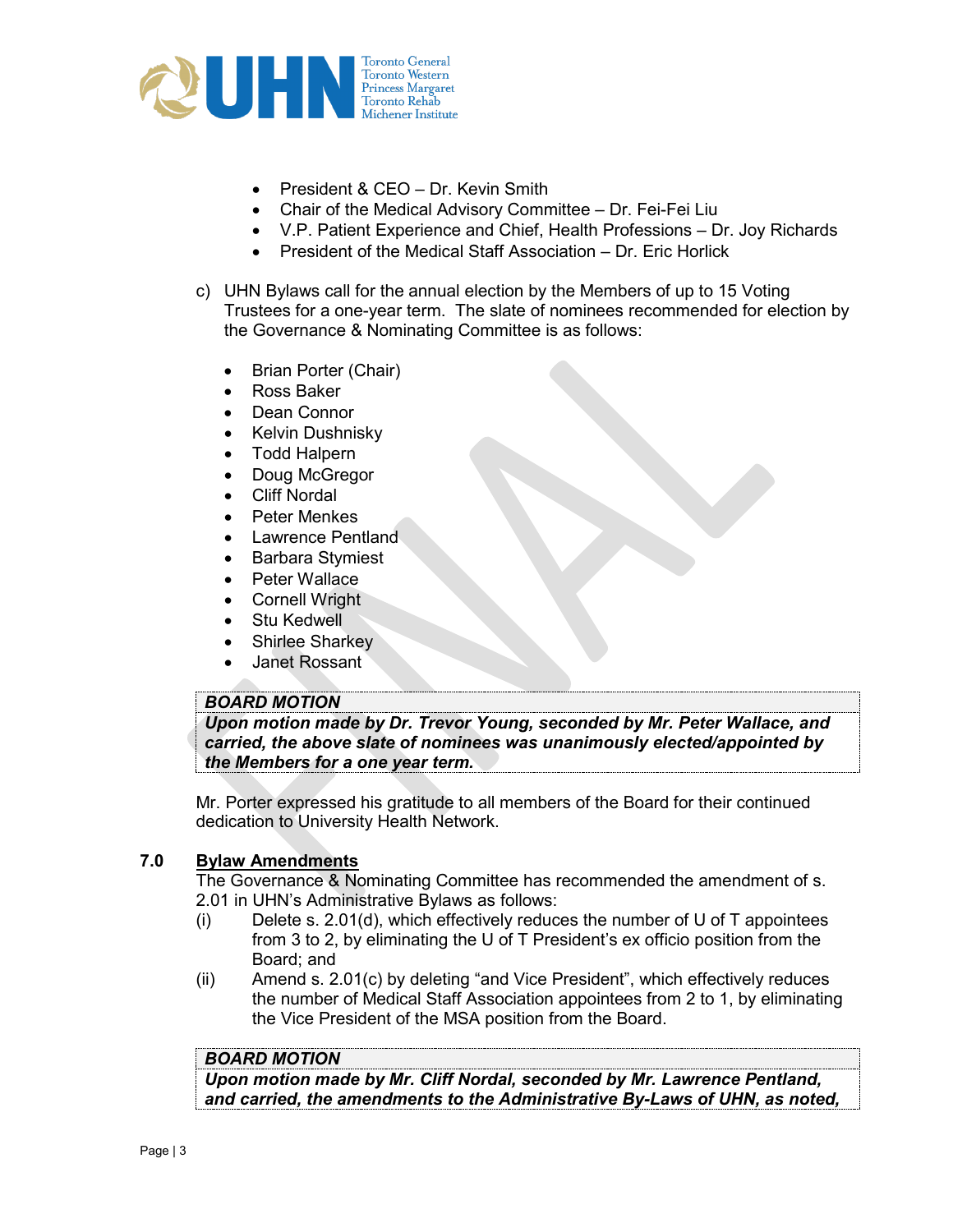

*were approved by the Members.* 

#### **8.0 Approval of Past Proceedings**

Mr. Porter asked for a motion to approve all acts and proceedings taken or purported to have been taken by the Trustees, officers or Members of the Hospital, notwithstanding any defects or irregularities which may appear in the books and records of the Hospital.

### *BOARD MOTION*

*Upon motion made by Dr. Dhun Noria seconded by Mr. Lawrence Pentland, and carried, it was resolved that notwithstanding any defects or irregularities which may appear in the books and records of the Hospital by reason of improper election or appointment of directors, failure to hold meetings, failure to sign resolutions or by-laws or special resolutions or otherwise, all acts and proceedings taken or purported to have been taken by the Trustees, Officers or Members of the Hospital were adopted and approved, and any such defects and irregularities were waived, ratified and confirmed by the Members.* 

#### **9.0 Other Business – Honorary Trustee Appointment**

Mr. Porter reported that when a UHN Trustee steps off the Board, it is the custom to recognize the valuable contributions made by that Trustee at the AGM in the following year. For all that he has contributed to UHN, Mr. Porter proposed recognizing Mr. Bob Krembil by appointing him as an Honorary Trustee of UHN.

#### *BOARD MOTION*

*Upon motion made by Mr. Cliff Nordal, seconded by Mr. Peter Wallace, and carried, Mr. Bob Krembil was appointed as an Honorary Trustee by the Members.*

### **10.0 Report of the Chair of the Board of Trustees**

Mr. Porter reported that Jan Campbell, Dhun Noria and Tom MacMillan were stepping down from the Board, and he thanked them for the time and energy they have given to the organization.

Mr. Porter welcomed three new Trustees: Stu Kedwell, Janet Rossant and Shirlee Sharkey, and provided a brief background on each:

- Stu Kedwell leads RBC's Canadian Equity Team as Senior Vice President and Senior Portfolio Manager. He is also Co-Head of Canadian Equities for RBC Global Asset Management.
- Janet Rossant, President & Scientific Director of the Gairdner Foundation. Janet is an expert in developmental biology and was formerly the Chief of Research at SickKids.
- Shirlee Sharkey is the President & CEO of Saint Elizabeth Health Care. She is the current Chair of Excellence Canada and a Board member of the Canadian Centre for Aging and Brain Health Innovation.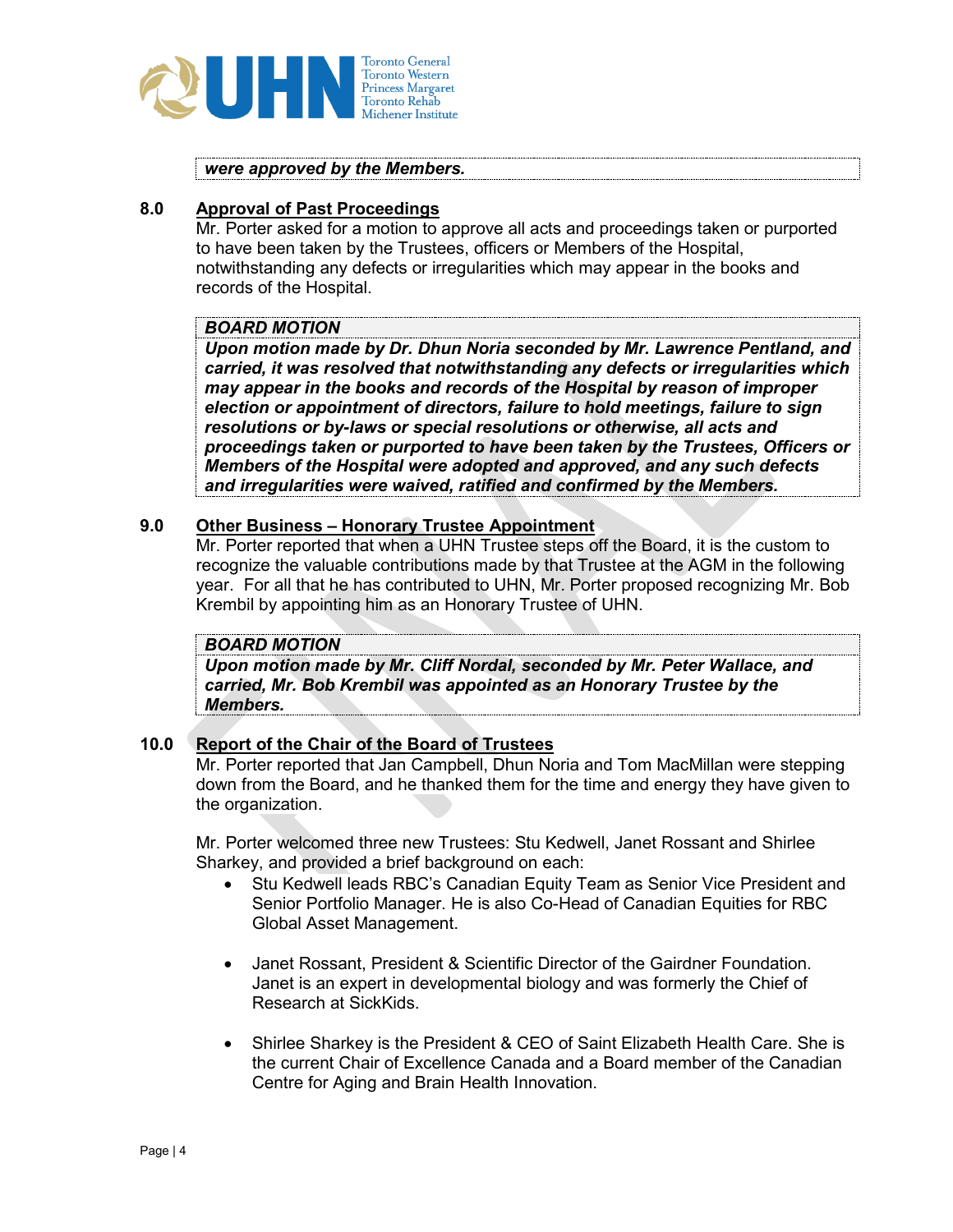

# **11.0 Report of the (Interim) President & Chief Executive Officer**

Dr. Charlie Chan thanked everyone who helped him during his tenure as Interim President and CEO, and described some of the highlights during his tenure. He also announced he will be stepping down from his role as Chief Medical Officer at UHN at the end of 2018.

#### **12.0 Report of the President & Chief Executive Officer**

Dr. Kevin Smith outlined his future vision for the Hospital, as well as the strategic planning process about to be undertaken. He advised that the UHN strategic plan, which should be published by the end of 2018, will focus on simplicity and outcomes.

Dr. Kevin Smith's initial priorities will focus on key issues for the organization, including a review of UHN's clinical capacity, research strategy, and education, in addition to upgrading clinical information systems as part of a digital health strategy.

#### **13.0 Tribute to Dr. Charlie Chan**

Ms. Emma Pavlov paid tribute to Dr. Charlie Chan. Dr. Charlie Chan was described as one of the most trusted advisors and a friend to many at UHN.

#### **14.0 Financial Results and Business Overview**

Ms. Darlene Dasent provided an update on the Financial Results and Business Overview. UHN incurred a modest margin of \$16.4 M, which is \$1.8 M below our target of \$18.2 M.

#### **15.0 Report on Quality and Safety**  Ross Baker provided a report on Quality and Safety via video message.

### **16.0 Q&A**

Mr. Brian Porter facilitated a questions and answer session with the Members.

### **17.0 Presentation of Award**

Dr. Brad Wouters presented the Inventor of the Year Award to **Dr. Gordon Keller** and **Dr. Michael Laflamme**, in recognition of their bold achievements in pluripotent stem cell therapy.

Dr. Michael Baker presented the *Local Impact Award; Individual's Clinical Contributions* to **Ms. Karen MacDonald** for her outstanding work in improving patient care and patient safety, and for her valuable contributions to education for the entire health care team.

Dr. Baker presented the *Local Impact Award; Individual Workplace Contribution* to **Ms**. **Debra Davies** for her tireless work for the security and safety of UHN, leading to a safe work environment for patients, visitors and staff, performed with compassion and sensitivity.

Dr. Baker presented the *Local Impact Award; Team's Clinical Contributions* to the **"ICU to IR" Bedside PICC integration Team** for its creation of a high quality